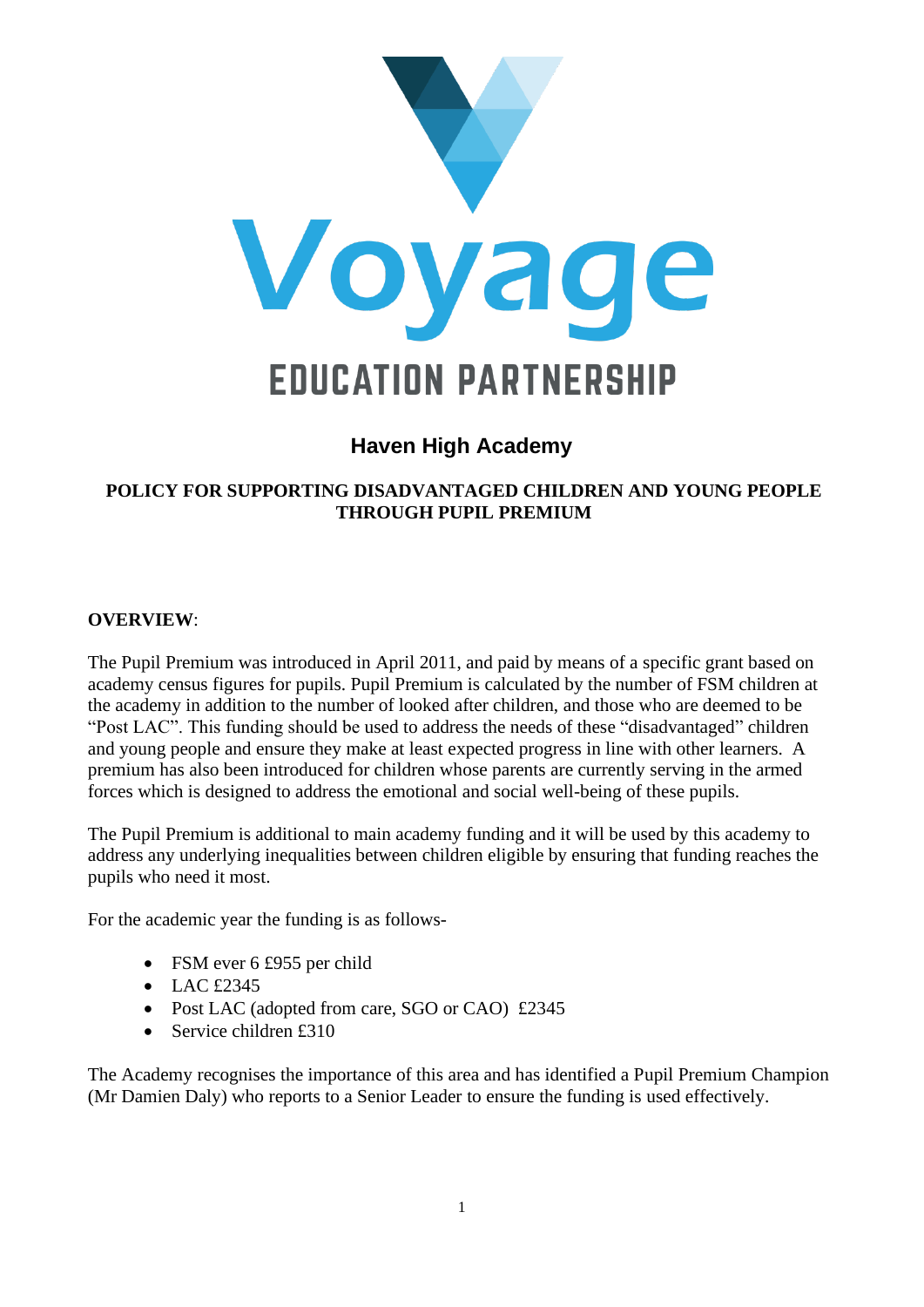#### **OBJECTIVES**

- The Pupil Premium will be used to provide additional educational support to improve the progress and to raise the standard of achievement for these learners;
- The funding will be used to close the gap between the achievement of these children and "non Pupil Premium" learners within the academy;
- The academy will ensure that the additional funding reaches those who need it most and that it makes an impact on their education and lives;
- The academy will consider the progress of these learners compared with national targets as reported in the IDSR and put strategies in place where needed.

#### **STRATEGIES**

- Pupil Premium will be clearly identifiable within the budget;
- The Headteacher, Senior Leadership Team and Pupil Premium Champion, will decide how the Pupil Premium is spent for the benefit of entitled learners ;
- The academy will assess the provision that should be made for individual learners;
- The academy will be accountable for how it has used the additional funding to support the achievement of those learners covered by the Pupil Premium and the Headteacher will report to the Local Governing Body and parents on how effective the intervention has been in achieving its aims;
- The academy will ensure that parents, Academy Council and Trust Leaders are made fully aware of the attainment of learners covered by the Premium;
- The academy will seek to further develop strategies and interventions which can improve the progress and attainment of these learners;
- The academy will track the impact of the strategies put into place through the funding.

## **OUTCOMES**:

This policy will play an important part in the educational development of the individual learners who are entitled to the Pupil Premium.

We will ensure that these learners are treated equitably and that the additional funding is used well to address the challenges they face and therefore narrow the gap in attainment between them and other learners. The academy will use the additional funding to promote the achievement and

#### $\overline{2}$